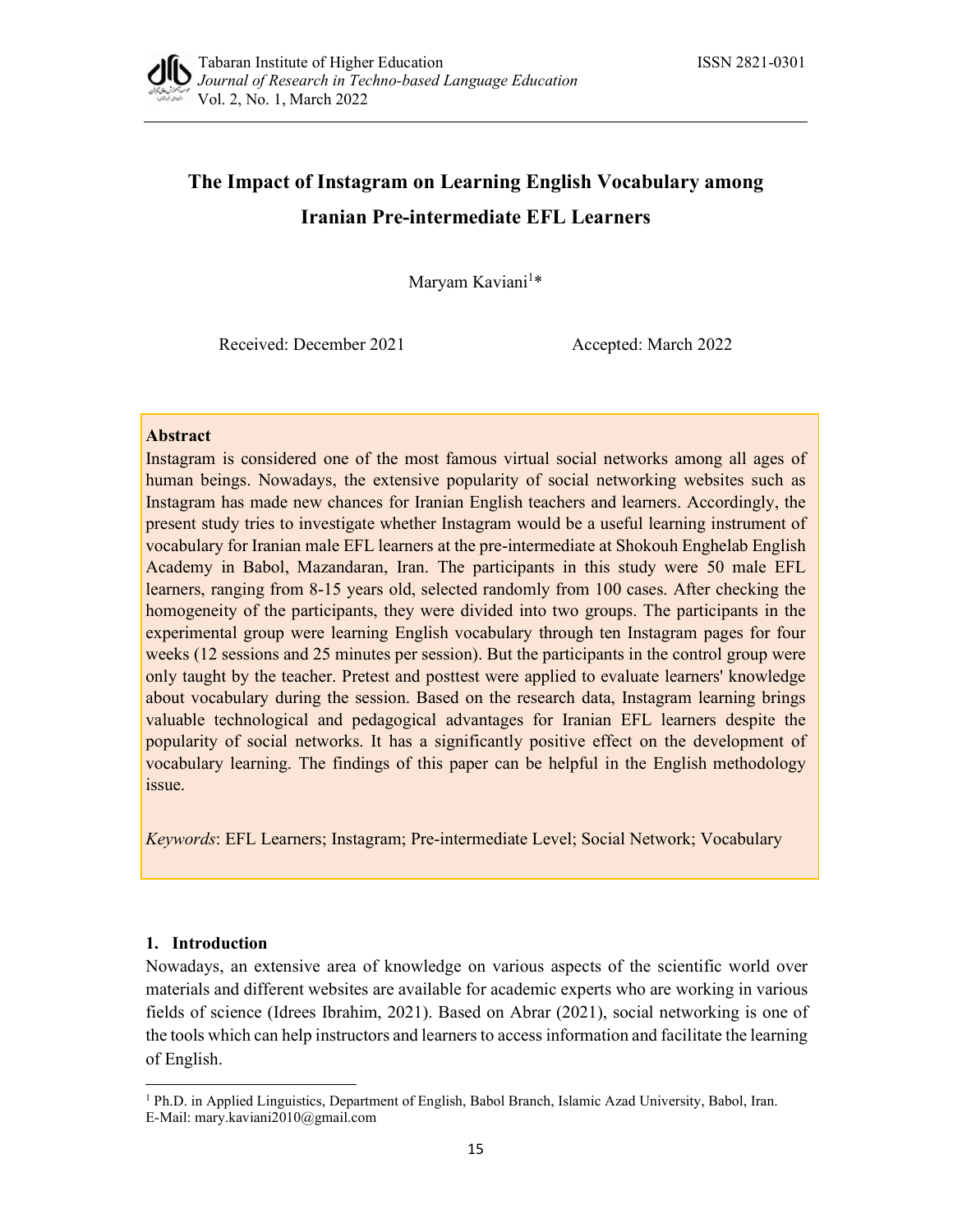

It seems that since the education world is moving toward the use of virtual networking in education, teachers can no longer feel shy of the digital world. Education and teaching through the Internet are being more vivid and generic in the world. In many developing countries such as Iran, universities are becoming interested in online education. They motivate teachers to use the Internet in their teaching. Hence, the Iranian academic institutions need to improvise helpful policies and strategies on how they can use social networking sites to follow education and learning beyond the classroom.

In this regard, Instagram is one of the web applications serving a large online community which was launched officially in October 2010 by Kevin Systrom and Mike Krieger. It was particularly for iOS at the time of starting. In April 2012, another version for Android was developed, and in November 2012, a website interface with limited features was released. The newer fashion for Windows 10 was pervaded in April 2016, while the world encountered a further upgrade for Windows 10 in October 2016.

Instagram is a social network that lets users share photos and videos. It allows the users to post and share their content publicly with others (Wissam et al., 2020). Based on Niayesh (2015), the number of Iranians who have adopted social networks like Instagram, a mobile social networks application has witnessed a huge boom recently. Probably, the adoption wave came after Iranian users experienced several difficulties in access to the other social networks applications, in particular, Viber or WhatsApp in recent years.

Using Online pages on Instagram has been commonplace amongst academics and the overall people. Instagram for training and educating is a noticeably new idea that has been the primary subject of many instructors and parents. Also, Instagram pages can suggest possibilities for us to display our research studies easily.

Based on Baran (2013), a major part of English learners' energy and time is devoted to reading formal and informal online texts on various social media pages and channels, watching the videos, and following the tweets and updates related to the course content. Instagram has many pages to educate English. Some pages promote English vocabulary learning. Learning vocabulary often seems to be of great importance to the typical language learner (Al-Jarrah et al., 2019; Botan et al., 2020).

Learning new vocabularies enhances learning a second language. Learners should know at least 5000 lexical items to understand non-technical English texts (Nation, 2006). Because of the limited class hours, EFL learners do not have a chance to speak and use all the vocabulary words in class. This creates diverse problems for English instructors and learners. Nation (2006) believed that instructors can instruct individual words explicitly, but deliberately teaching vocabulary is one of the least efficient ways of developing learners' vocabulary knowledge.

This motivates language researchers and instructors to search for alternative ways to traditional classroom instructing of vocabulary. One of the ways that can be useful for teachers in this regard is applying different technologies available to language learners. Socio-cognitive and cognitive approaches indicate how to integrate technology in instructing in the communicative trend (Garcia et al., 2018; Laufer, 1988; Mazman, 2010; Pikhart & Botezat, 2021). One of the technologies that can be applied to learning a foreign language is Instagram which is dominating most learners for life. It is not only a device for communication. In other words, this technology has introduced a new type of language learning.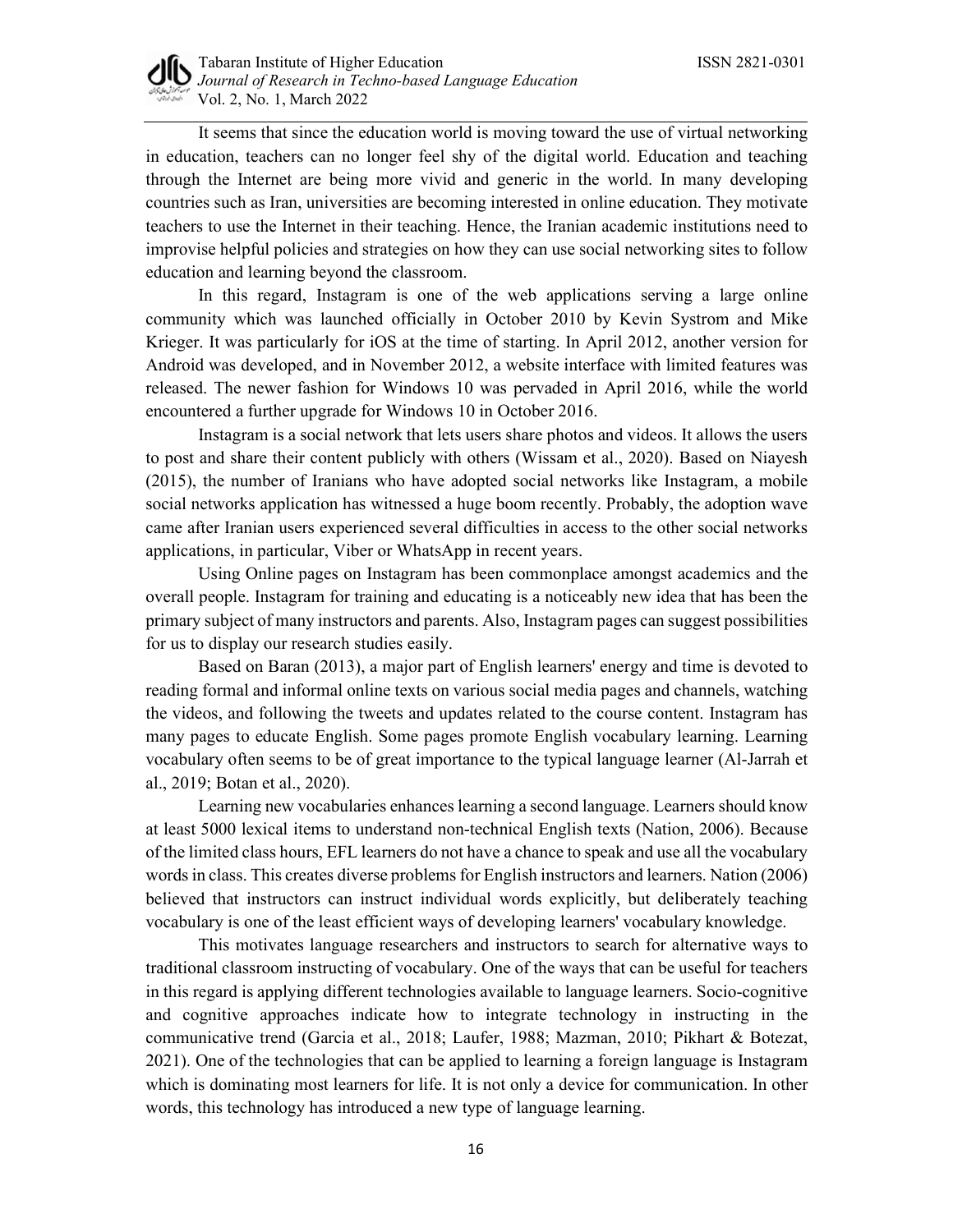

The present study aims to investigate whether Instagram would be an effective vocabulary learning tool in EFL classrooms in Shokouh Enghelab Academy or not? In other words, the main goal of this study was to find the social impact of Instagram on English vocabulary learning. Based on the importance of vocabulary learning in learning a new language and the opportunities that Instagram provides, the present study addresses the following question:

1Q. Does the use of Instagram have any significant effect on pre-intermediate EFL learners' vocabulary learning?

# 2. Review of Literature

Instagram as a social network is becoming one of the central tools for education, and entertainment. Based on Mazman (2010), the fast development and enormous advancement in computer technologies have been affecting all aspects of life for more than three decades. Moreover, many researchers found a positive relationship between the use of the internet and social networking sites (SNS) and the academic performance of the learners. Learners who use the internet frequently get higher grades in reading skills tests and higher grades in other subjects as well (Chiou, 2014; Flad, 2010). One of the challenges that English learners encounter in learning a language is the lack of opportunities for authentic communication due to non-personalized course content, and complaints about being forced to follow a strict curriculum (Donmus, 2010; Lambert et al., 2017; Wang & Kim, 2017). Integrating Instagram pages into existing learning practices can provide informal learning contexts and create new opportunities for English learning. Thus, academic institutions and faculties are increasingly using social networking sites such as Instagram, Telegram, etc. (Abrar, 2021; Paul et al., 2012). However, American Educational Research Association conducted research and it was declared at its annual conference in California (2009) that SNSs users studied less and obtained lower grades eventually.

 As Stockwell (2007) asserted, vocabulary has been one of the language areas which can be learned through technology in recent years (AlTarawneh & AlMithqal, 2019; Dodigovic, 2005; Gorjian et al., 2012; Yoshii et al., 2002). We can use technology-based applications to help EFL learners and teachers learn and teach better and more effectively. According to (Hanáková & Metruk, 2017; Kaymakamoğlu & Yıltanlılar, 2019; O'Brien et al., 2022; Zhao, 2004), there is a common belief that technology is just a tool and a means to an end in education. The study looks at Instagram in relation to its social impact on academic needs and English vocabulary learning. In studies with an educational context; it is a part of a virtual learning environment. Its common use for learning purposes makes this study imperative.

#### 3. Method

# 3.1. Participants and Setting

In the present study, the participants were 50 male learners at the pre-intermediate level who were selected randomly, ranging from 8-15 years old, learning English as a foreign language (studying at Shokouh Enghelab Academy, Babol, Iran). The learners were divided into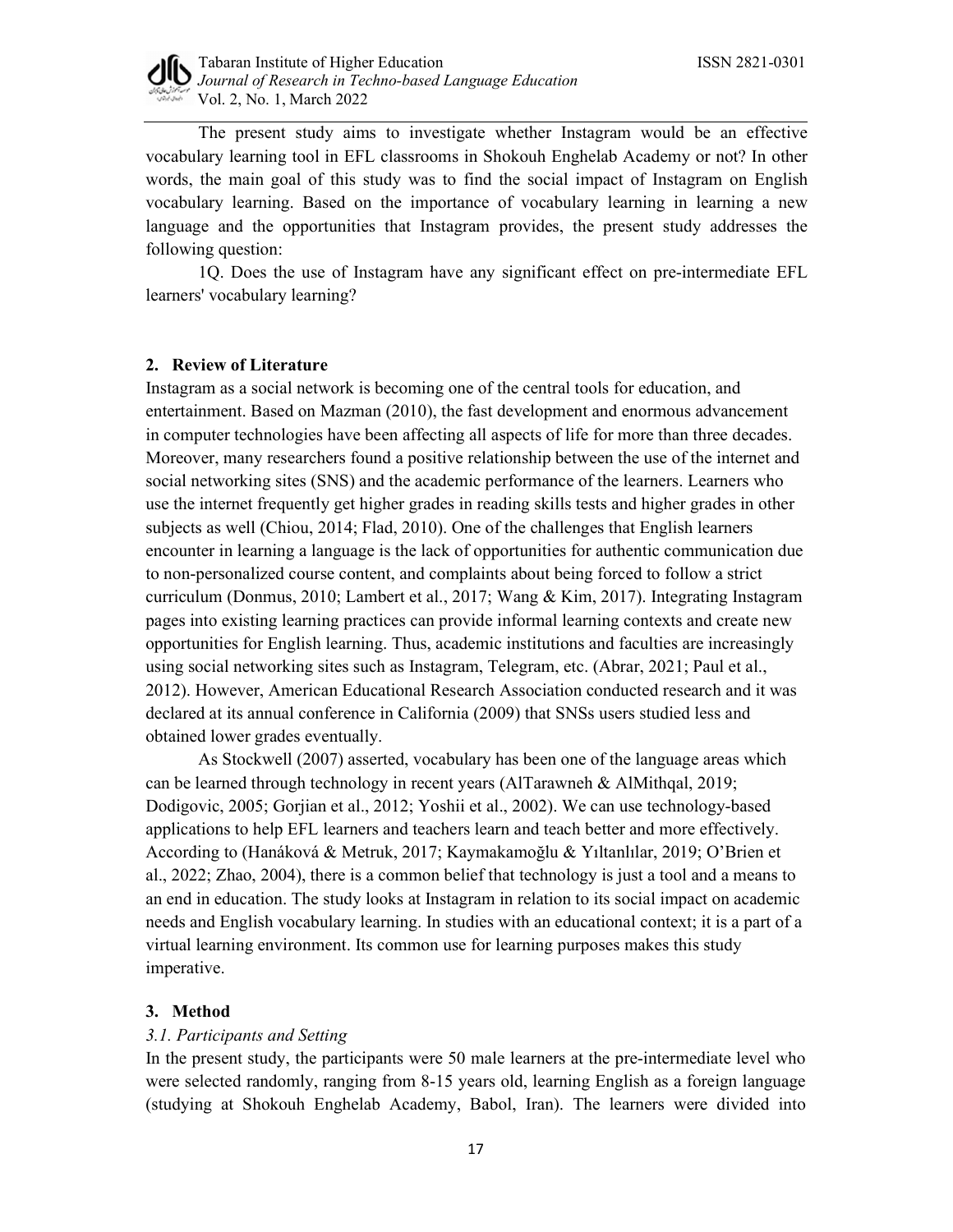

experimental and control groups (25 students per group). In order to homogenize the participants upon their level of proficiency, first, the Oxford Placement Test (OPT) was administered to all 50 available participants.

# 3.2. Instrumentation

# 3.2.1. Oxford Placement Test

An Oxford Placement Test (OPT) was administered to all the selected participants to show whether they in both groups are homogeneous or not. But there are 11 items in this test that assess the level of vocabulary proficiency at the pre-intermediate level. Based on the results of the one-Sample Kolmogorov-Smirnov Test all 50 EFL learners were at the normal level in this study.

# 3.2.2. Pre-test

It was a self-administered vocabulary test comprising 20 multiple-choice items based on the frequency of occurrence from ten Instagram pages. Accordingly, a small group of  $(n=20)$ Shokouh Enghelab learners who were selected randomly answered the self-administered vocabulary test. Before piloting the vocabulary test to reach the optimal content validity, the participants were given an orientation for the main research study and were asked to give responses and comments which helped us in improving the vocabulary test. Besides, the content validity of the test was checked by some experts in the field. By using SPSS software, the Cronbach alpha was used to determine the reliability of the self-administered vocabulary test. The estimated alpha among the variables was 92% proving to be highly reliable in measuring the effectiveness of Instagram in vocabulary learning.

# 3.2.3. Post-test

A vocabulary test was presented to the participants. This posttest was like the pretest.

# 3.3. Procedures

As it was mentioned earlier, the experimental and control group were chosen from a group of learners whose proficiency level was the same. However, since the study concentrated on vocabulary, a vocabulary test, taken from ten Instagram pages, aiming at learning vocabulary, was presented to both experimental and control groups to ensure that they were also homogeneous in terms of knowledge. In those pages, English vocabulary was taught by images, films, and audio.

 Due to applying the treatment to the experimental group, the participants joined ten social pages of Instagram that were the most operative pages for learning English vocabulary. Participants in the experimental group became a member of these ten pages at the beginning of the study session (four weeks). The main point of those pages was to introduce the new English vocabulary with the help of attractive images and films containing the vocabulary. In other words, the experimental group learned 60 English vocabulary and their definitions by using images, English films, and audio on Instagram pages. Images and videos made learning English vocabulary more interesting for them. The sessions were conducted regularly for four weeks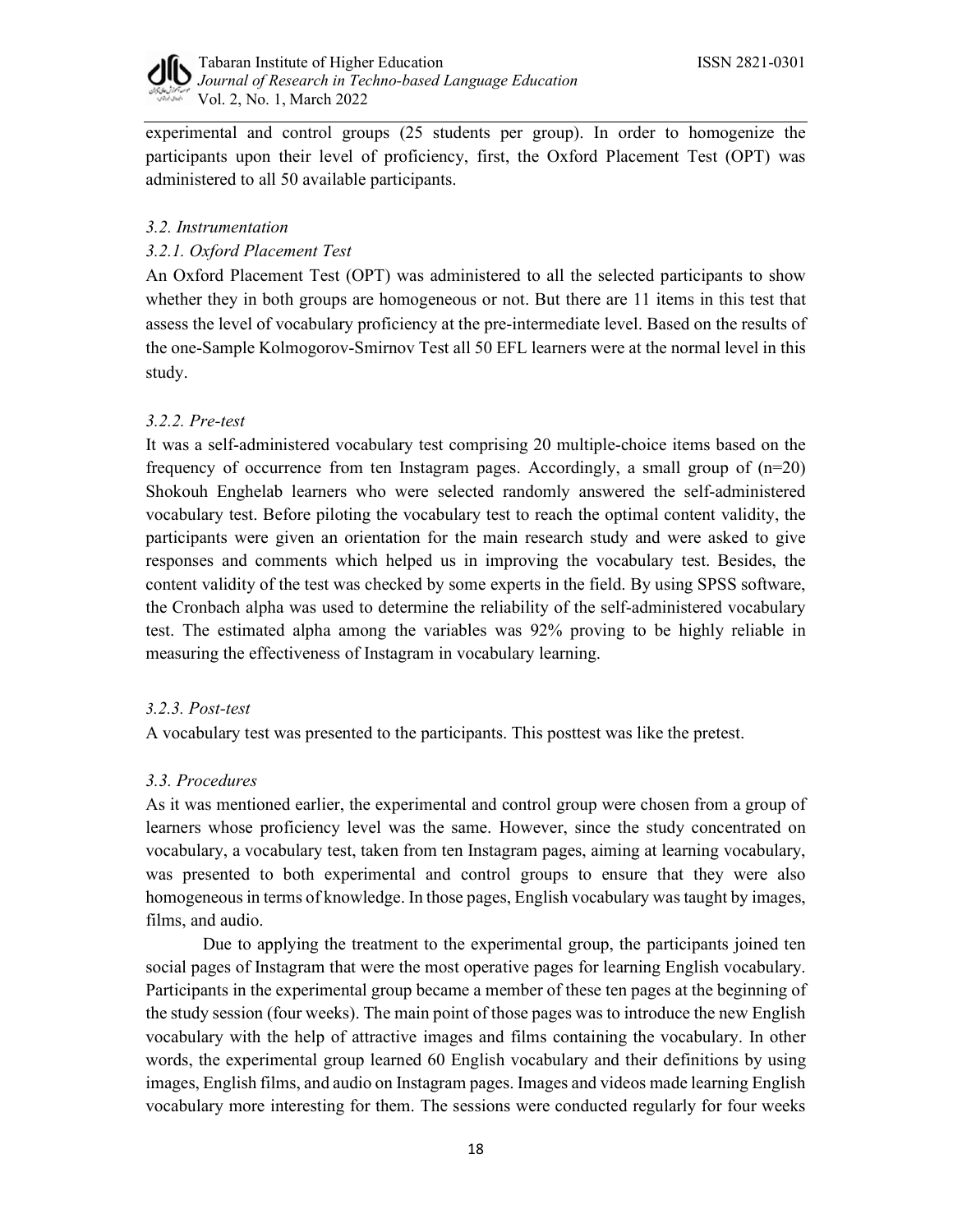

(12 sessions and 25 minutes per session) outside of the classroom. It should be mentioned, during the session, the teachers themselves taught participants in the control group as usual based on their previous methods. The control group was not permitted to use Instagram at all. The participants in the experimental and control group were not allowed to share their information with another group. After four weeks of vocabulary learning in Instagram, a vocabulary posttest was conducted for both experimental and control groups as a final examination. It is worth mentioning here that the vocabulary posttest was exactly like the vocabulary pretest.

# 4. Results and Discussion

After administrating the OPT for 50 participants, descriptive statistics of the language proficiency test were used for the homogenization of the participants in this study. The participants were then randomly cleaved into experimental and control groups. Table 1 shows the descriptive statistics of the homogeneity test.

|                |    | $\mathcal{L}$  |                |      |                  |                   |  |
|----------------|----|----------------|----------------|------|------------------|-------------------|--|
|                | N  | Minimu<br>m    | Maximum        |      | Mean Mean. Error | Std.<br>Deviation |  |
| Q <sub>1</sub> | 49 |                | $\overline{4}$ | 2.95 | .078             | .555              |  |
| Q2             | 50 |                | $\overline{4}$ | 2.19 | .067             | .481              |  |
| Q <sub>3</sub> | 50 | $\overline{2}$ | $\overline{4}$ | 3.05 | .057             | .402              |  |
| Q4             | 50 |                | $\overline{4}$ | 3.84 | .072             | .510              |  |
| Q <sub>5</sub> | 50 |                | 3              | 2.94 | .045             | .313              |  |
| Q <sub>6</sub> | 48 |                | $\overline{4}$ | 3.78 | .088             | .617              |  |
| Q7             | 49 | $\overline{2}$ | $\overline{4}$ | 3.02 | .046             | .321              |  |
| Q8             | 46 |                | $\overline{4}$ | 1.14 | .092             | .631              |  |
| Q <sub>9</sub> | 50 |                | 3              | 1.08 | .056             | .395              |  |
| Q10            | 50 |                | $\overline{4}$ | 2.01 | .043             | .318              |  |
| Q11            | 50 |                | $\overline{4}$ | 1.38 | .117             | .830              |  |

Table 1. The Descriptive statistics of the homogeneity test.

As indicated in Table 2, because of the study concentration on vocabulary learning and check of the homogeneity of the experimental and control group at the beginning of the experimentation, a vocabulary test was conducted for both groups as a pre-test, including 20 vocabulary-based items. The results revealed that there was no significant difference between the control and experimental groups confirming their similarity. Hence it can be concluded that test distribution is normal.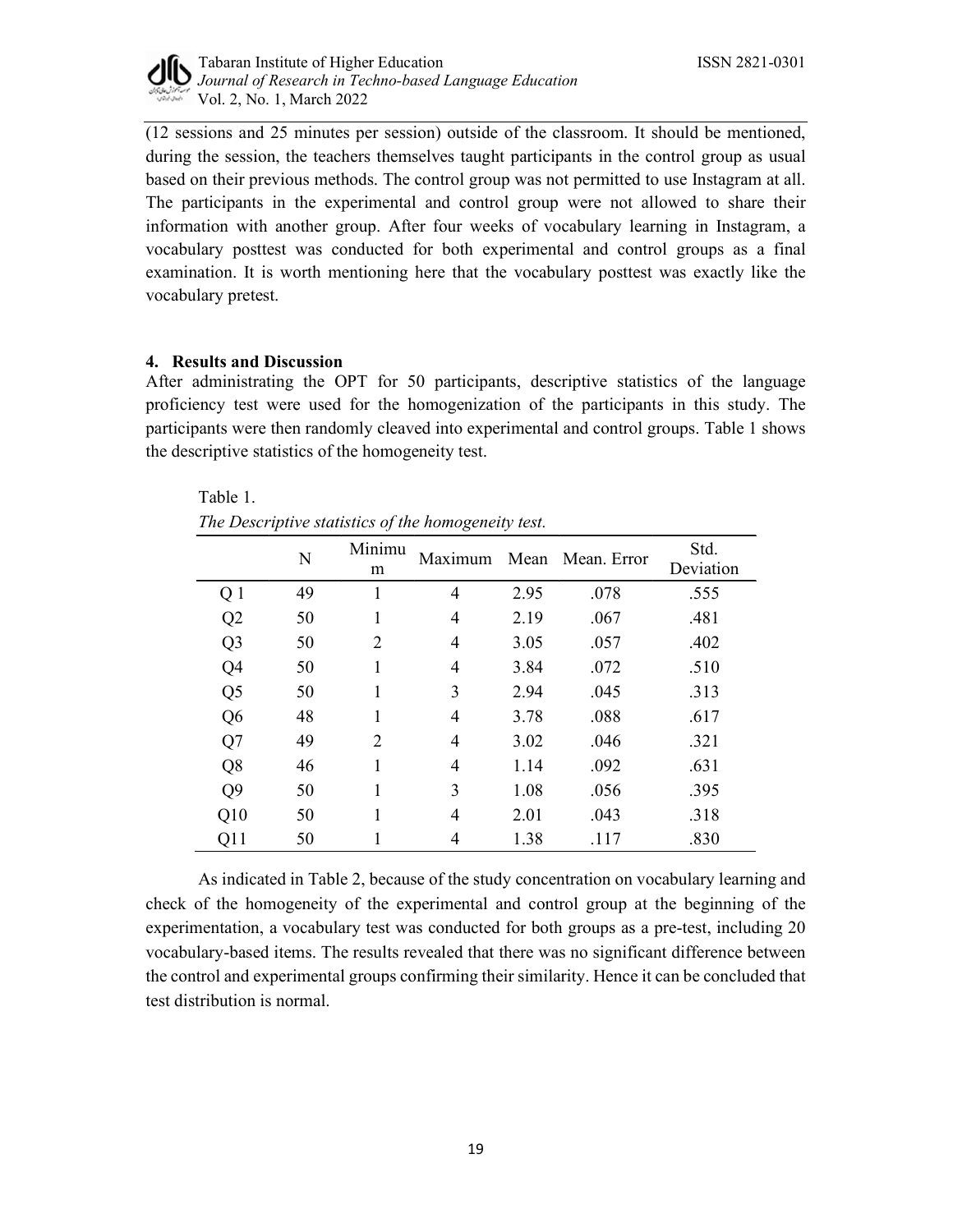

# Table 2.

|  | Normality of test distribution. |  |
|--|---------------------------------|--|
|--|---------------------------------|--|

|                                        |          | Οl               | Q2       | Q <sub>3</sub> | Q4 | Q <sub>5</sub> | Q6 | Q7                | Q8 | Q <sub>9</sub> | Q10                                                    | Q11 |
|----------------------------------------|----------|------------------|----------|----------------|----|----------------|----|-------------------|----|----------------|--------------------------------------------------------|-----|
|                                        |          | 49               | 50       | 50             | 50 | 50             | 48 | 49                | 46 | 50             | 50                                                     | 50  |
| Normal Parameters <sup>a</sup><br>Mean |          |                  |          |                |    |                |    |                   |    |                | 2.94 2.17 3.05 3.84 2.93 3.79 3.01 1.15 1.09 2.03 1.37 |     |
| <b>Standard Deviation</b>              |          |                  |          | .556 .483 .402 |    | .510.314       |    |                   |    |                | .617 .322 .631 .396 .318 .831                          |     |
| Most                                   | Absolute | .401             | .466.441 |                |    |                |    |                   |    |                | .503 .536 .507 .464 .530 .541 .505 .476                |     |
| Extreme<br>Differences                 | Positive | .354. .467. .440 |          |                |    | .377.423       |    | .368.465.5f30.540 |    |                | .506.475                                               |     |
|                                        | Negative | $-.401$          |          |                |    |                |    |                   |    |                | $-.334-.401-.503-.537-.507-.434-.405-.421-.455-.324$   |     |

a. Test distribution is Normal.

 In order to answer the research question, a paired sample of t-test was conducted to compare the mean score of pretest and posttest of the control group. Table 3 summarizes the descriptive statistics of the control group as follows:

## Table 3.

Descriptive statistics of the control group.

|                   | Mean   | N |        | Std. Deviation Std. Error Mean |
|-------------------|--------|---|--------|--------------------------------|
| Control pre-test  | 2.3020 |   | .35778 | 07157                          |
| Control post-test | 2.2220 |   | 1734   | .02346                         |

 As it has been shown in Table 4, the observation for the comparison of the means of two groups was 1.117 at 24 degrees of freedom and Significant 275. Because the value is more than 0/05 (.275>0/05), there is no significant difference between scores of these two tests hence so both groups were in similar status.

# Table 4.

Control group paired samples t-test.

|                                       |           |                | Paired Differences |                               |                |       |    |                       |
|---------------------------------------|-----------|----------------|--------------------|-------------------------------|----------------|-------|----|-----------------------|
|                                       |           |                |                    | Interval of the<br>Difference | 95% Confidence |       |    |                       |
|                                       | Mean Std. | Deviation Mean | Std.<br>Error      | Lower                         | Upper          | t     | df | Sig. $(2-$<br>tailed) |
| Control pre-test<br>Control post test | .080      | .35795         | .07159             | $-.06775$ .22775              |                | 1.117 |    | 24.275                |

After four weeks of instruction, both experimental and control groups were given a similar post-test. The questions of the posttest were the same as the pretest. Table 5 summarizes the descriptive statistics of experimental groups.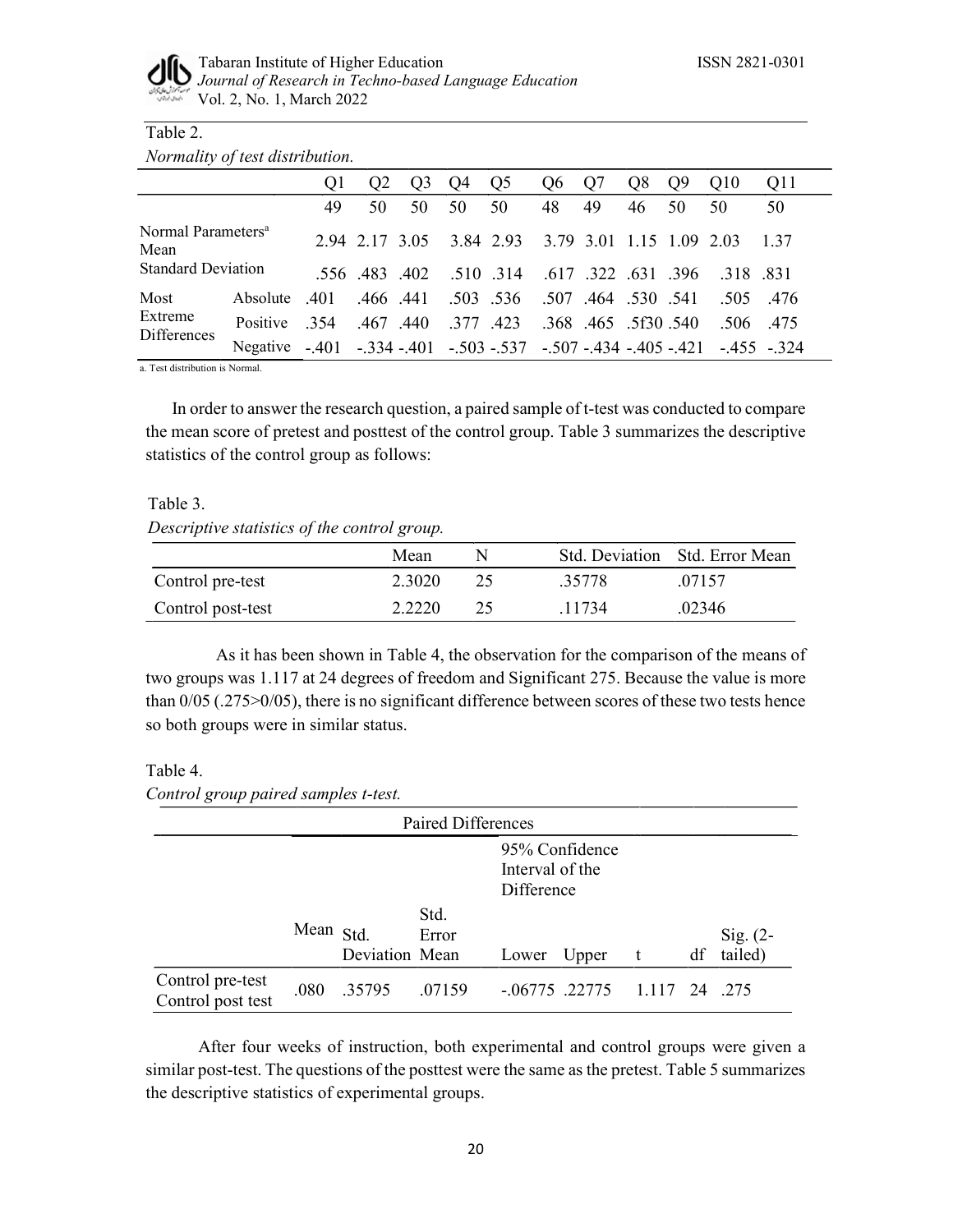

| Table 5.                                           |        |        |                                |  |  |  |  |  |
|----------------------------------------------------|--------|--------|--------------------------------|--|--|--|--|--|
| Comparing the mean scores of pretest and posttest. |        |        |                                |  |  |  |  |  |
| N                                                  | Mean   |        | Std. Deviation Std. Error Mean |  |  |  |  |  |
| 25                                                 | 1.9340 | .57549 | .11510                         |  |  |  |  |  |
| 25                                                 | 2.6000 | .39184 | .07837                         |  |  |  |  |  |

To compare the mean score of posttest and pretest for the experimental group another paired sample t-test was used. As shown in Table 6, the t-observed for the comparison of the means of both groups was - 4.133 (24 degrees of freedom and Sig is 0.0000. Because Sig is less than 0/05(.000< 0.05), therefore, there is a significant difference between scores of these two tests (pretest and posttest of the experimental group).

#### Table 6.

| Significance difference between scores of pretest and posttest. |  |
|-----------------------------------------------------------------|--|
|-----------------------------------------------------------------|--|

|                                                              | Paired Differences        |               |                                                 |           |             |    |                |
|--------------------------------------------------------------|---------------------------|---------------|-------------------------------------------------|-----------|-------------|----|----------------|
|                                                              | Std.                      | Std.<br>Error | 95% Confidence<br>Interval of the<br>Difference |           |             |    | Sig.<br>$(2 -$ |
|                                                              | Mean Deviation Mean Lower |               |                                                 | Upper     | $-t$        | df | tailed)        |
| experimental pre-test<br>experimental post-test -.666 .80580 |                           |               | .16116 -.99862                                  | $-.33338$ | $-4.133$ 24 |    | .000.          |

Then, to see whether the treatment was effective or not, the means of the two groups were compared through an independent sample t-test as shown in Table 7.

Table 7.

Comparison of scores of posttests in experimental and control groups.

| Group           |                        |    | Mean   | Std. Deviation | Std. Error |
|-----------------|------------------------|----|--------|----------------|------------|
|                 |                        |    |        |                | Mean       |
| <b>VAR00001</b> | Control post-test      |    | 2.6000 | .39184         | .07837     |
|                 | Experimental post-test | 25 | 2.2220 | 1733           | .02347     |

 As indicated in Table 7, to answer the research question and show the effectiveness of the treatment through an independent sample t-test, the scores of posttests in the experimental and control groups were studied. There is a meaningful difference between the scores of these two tests (.000< 0.05). Hence, this study showed that Instagram has a significant effect on pre-intermediate EFL learners' vocabulary learning.

 Generally, the purpose of this research was to assess the effectiveness of Instagram on English vocabulary learning of a group of Iranian EFL learners at a pre-intermediate at Shokouh Enghelab Institute. The notable achievement of this study approved the helpfulness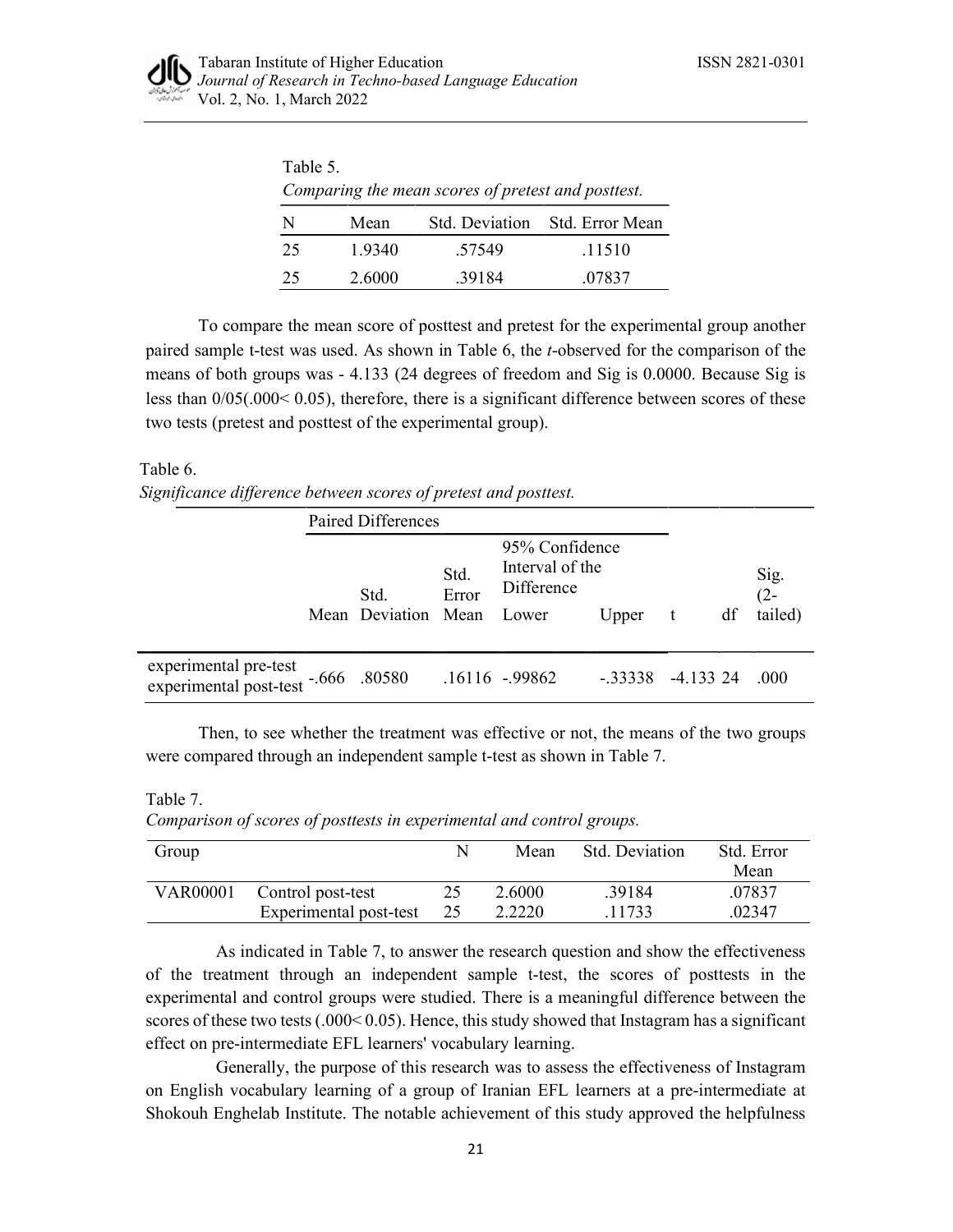

of Instagram. The participants of the experimental group did significantly better than those of the control group in the posttest. However, there are some applied concepts about the impact of Instagram as socializing language learning, the finding of this paper can be in line with the results achieved by Niyayesh (2015), who worked more specifically on the impact of social networking services on English learning process.

 This study was engaged more with the effect of SNS (Social Networking Sites) on language learning techniques. More consistency, Fisher et al., (2017), Karpinski (2010), Kirschner, Collins, and Halverson (2018), Pikhart and Botezat (2021), and Qarajeh and Abdolmanafi (2015) obtained the same results. They declared that using social networks is one of the effective ways to enhance the oral performance of EFL learners. The results of this study are the same as the research by Kirschner and Karpinski (2010), and Klimova and Polakova (2020). Their experiment indicated that there is a direct relationship between social networks usage and advancement in the academic performance of learners. Furthermore, other research conducted by Idrees Ibrahim (2021) and Tess (2013) illustrated social networks as an alternative environment in which the language users at higher levels of education develop their social knowledge. In contrast, this research's results are inconsistent with the previous research results (Baran, 2013; Xuo et al., 2018). They found that the use of internet-based social media platforms motivates learners to learn English but their effectiveness is not more than the faceto-face classes.

## 5. Conclusion

The result from this study indicated that social networks such as Instagram can positively influence English vocabulary learning. Thus, EFL educators in the Iranian context can apply Instagram to improve English learning. The main application of this research is that teachers can use Instagram as a complementary device to face-to-face instruction. Also, language learners can use social applications for their self-evaluation and develop their self-assurance outside the classroom (Kaviani & Mashhadi Heidar, 2016). Self-evaluations or self-appraisals are worth taking seriously in language learning. Instagram provides an opportunity for language learners to reflect on their performance virtually. Educational politicians also in Iran can spend time on the proper use of cyberspace and use it to benefit the country. By using social networks properly and correctly, the country's education can be developed and promoted in the right direction. Especially in the current situation where the Coronavirus Pandemic has closed or partially opened classrooms, the use of virtual applications such as Instagram can be applicable.

#### Acknowledgments

I would like to thank Executive Manager of Shokouh Enghelab English Academy in Babol who let me do research on the language learners. Also, Iam grateful to all of those with whom I have had the pleasure to work during this paper.

# Declaration of Conflicting Interests

The author declares that she has no conflicts of interest.

#### Funding

The author received no financial support for the research and publication of this article.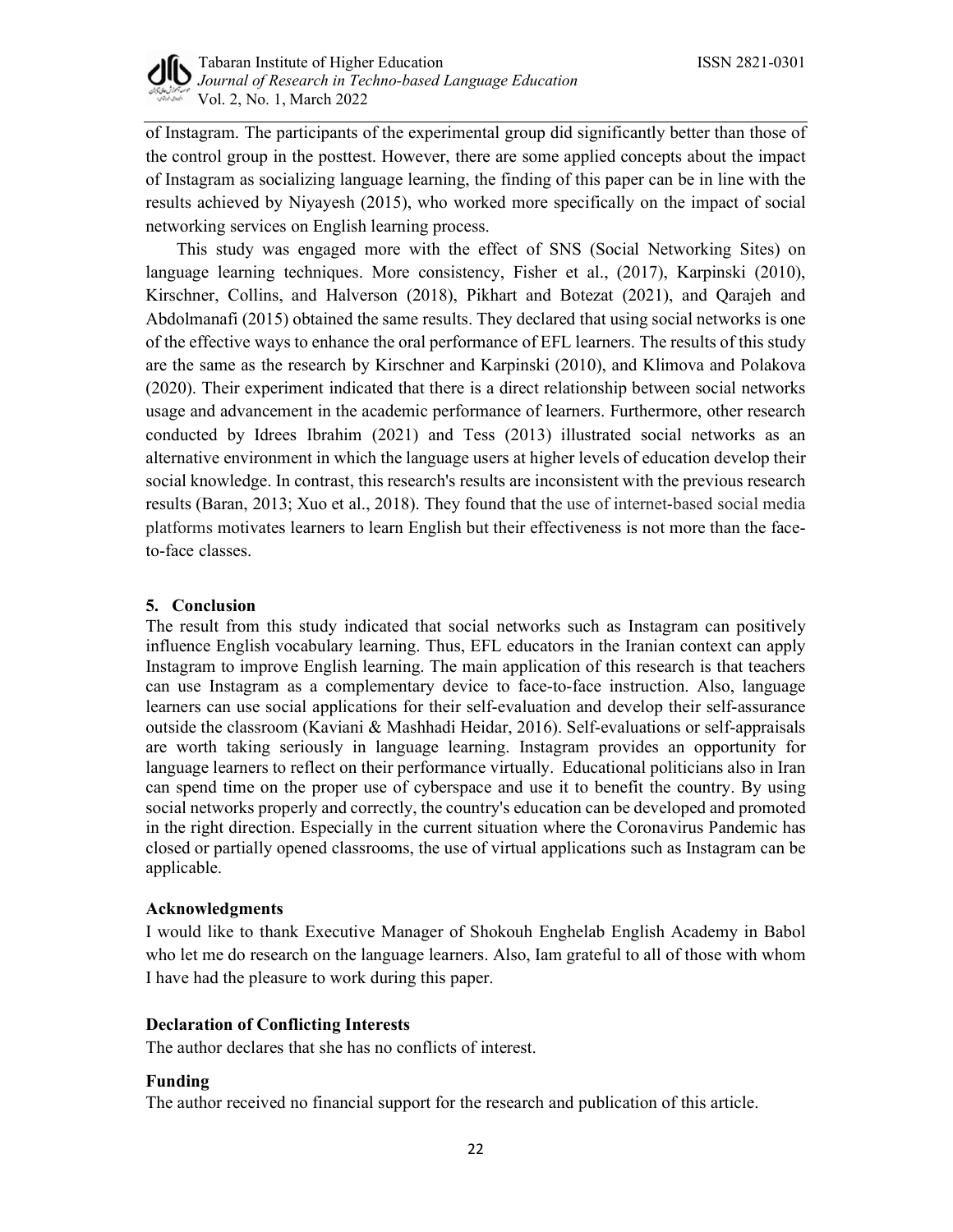

## References

- Abrar, A. (2021). Effects of social network information on online language learning performance: A cross-continental experiment. International Journal of e-Collaboration, 17(2), 72-87.
- Al-Jarrah, T. M., Al-Jarrah, J. M., Talafhah, R. H., & Mansor, N. (2019). The role of social media in development of English language writing skill at school level. International Journal of Academic Research in Progressive Education and Development, 8(1), 87– 99.
- AlTarawneh, M., Q. & AlMithqal, E., A. (2019). Teachers' and students' perceptions of using L1 in the ESP classroom: A case of medical. International Journal of Linguistics, Literature and Translation (IJLLT),2(3) 19-35.
- Baran, E. (2013). Connect, participate, and learn: Transforming pedagogies in higher education. Bulletin of the IEEE Technical Committee on Learning Technology, 15 (1), 9-12.
- Botan, O., Ruma, R. & Nohaiz, M. (2020). The impact of social media in English language learning. Journal of Critical Reviews, 7(10), 3126-3131.
- Chiou, B. (2014). Rethinking the role of first language in the second language Classroom. English Instruction and Instruction, 38(4), 53-78.
- Donmus, V. (2010). The use of social networks in educational computer-game based foreign language learning. Procedia Social and Behavioral Sciences, 9, 1497-1503.
- Collins, A., & Halverson, R. (2018). Rethinking education in the age of technology: The digital revolution and schooling in America. Teachers College Press.
- Fisher, S., Howardson, G., Wasserman, M. E., & Orvis, K. (2017). How do learners interact with e-learning? Examining patterns of learner control behaviors. AIS Transactions on Human-Computer Interaction, 9(2), 75–98.
- Flad, K. (2010). The influence of social networking participation on student academic performance across gender lines effect of picture and annotation types. CALICO Journal, 20(1), 33-58.
- Garcia, R., Falkner, K., & Vivian, R. (2018). Systematic literature review: Self-Regulated learning strategies using e-learning tools for Computer Science. Computers & Education, 123, 150–163.
- Gorjian, B., Alipour, M., & Saffarian, R. (2012). The effect of multisensory techniques on reading comprehension among pre-intermediate EFL learners: The case of gender. Advances in Asian Social Science, 1(2), 192-196.
- Hanáková, M. & Metruk, R. (2017). The use of L1 in the process of teaching English. *Modern* Journal of Language Teaching Methods (MJLTM), 7(8), 208–216.
- Idrees Ibrahim, A. (2021). Verifying the efficacy of translation as a teaching technique from EFL teachers' perspective. International Journal of English Language Teaching, 9(7), 22-39.
- Kaviani, M. & Mashhadi Heidar, D. (2016). The social impact of Telegram as a social network on teaching English vocabulary among Iranian intermediate EFL learners (Payam Noor Center). Sociological Studies of Youth, 7(23), 65-76.